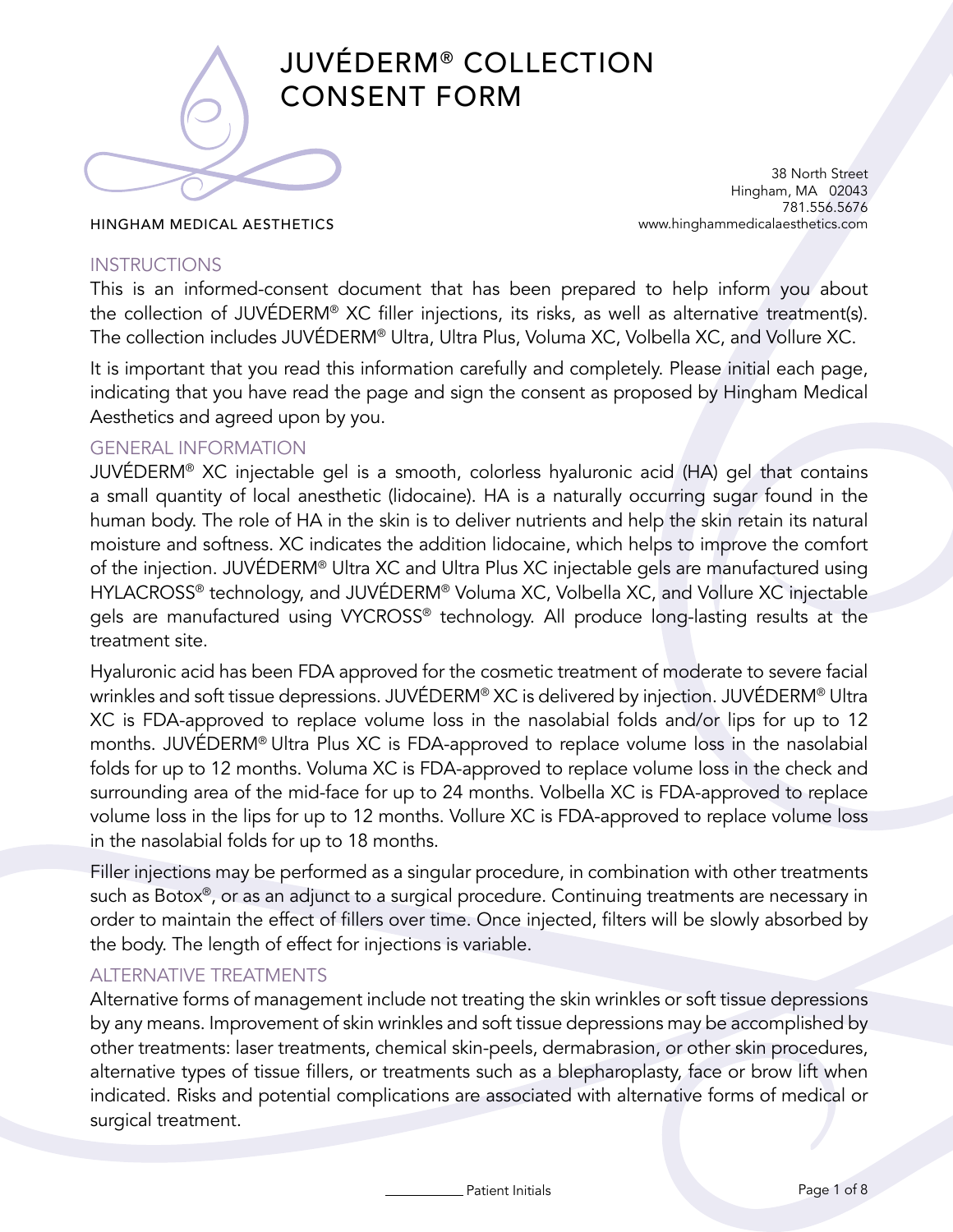# INHERENT RISKS OF HYALURONIC ACID FILLER INJECTIONS

Every procedure involves a certain amount of risk and it is important that you understand these risks and the possible complications associated with them. In addition, every procedure has limitations. An individual's choice to undergo this procedure is based on the comparison of the risk to potential benefit. Although the majority of patients do not experience the following, you should discuss each of them with your physician to make sure you understand the risks, potential complications, limitations, and consequences of hyaluronic acid filler injections. Additional information may be obtained from the package insert sheets supplied by the manufacturers.

# SPECIFIC RISKS OF HYALIRONIC ACID FILLER INJECTIONS

## BLEEDING & BRUISING:

It is possible, though unusual, to have a bleeding episode from a filler injection or local anesthesia used during the procedure. Injury to the blood supply and bruising in soft tissues may occur. Should you develop post-injection bleeding, it may require emergency treatment. Aspirin, antiinflammatory medications, platelet inhibitors, amleoagulams, Vitamin E, ginkgo blloba and other herbs / homeopathlc remedies may contribute to a greater risk of a bleeding problem. Do not take any of these for seven days before or after filler injections.

#### SWELLING:

Swelling (edema) is a normal occurrence following the injections. It decreases after a few days. If swelling is slow to resolve, medical treatment may be necessary.

#### PAIN:

Discomfort associated with injections is normal and usually of short duration.

#### NEEDLE MARKS:

Visible needle marks from the injections occur normally and resolve in a few days.

#### ACNE-LIKE SKIN ERUPTIONS:

Acneiform skin eruptions can occur following the injection of tissue fillers. This generally resolves within a few days.

#### SKIN SENSITIVITY:

Skin rash, itching, tenderness and swelling may occur following injections. After treatment. You should minimize exposure of the treated area to excessive sun or UV lamp exposure and extreme cold weather until any initial swelling or redness has gone away. If you are considering laser treatment, chemical skin peeling or any other procedure based on a skin response after filler treatment, or you have recently had such treatments and the skin has not healed completely, there is a possible risk of an inflammatory reaction at the implant site. Damage to the skin or the lips may occur.

#### ERYTHEMA (SKIN REDNESS):

Erythema in the skin occurs after injections. It can be present for a few days after the procedure.

#### VISION ABNORMALITIES:

Vision abnormalities, including blindness, may occur in rare instances.

Patient Initials **Page 2 of 8**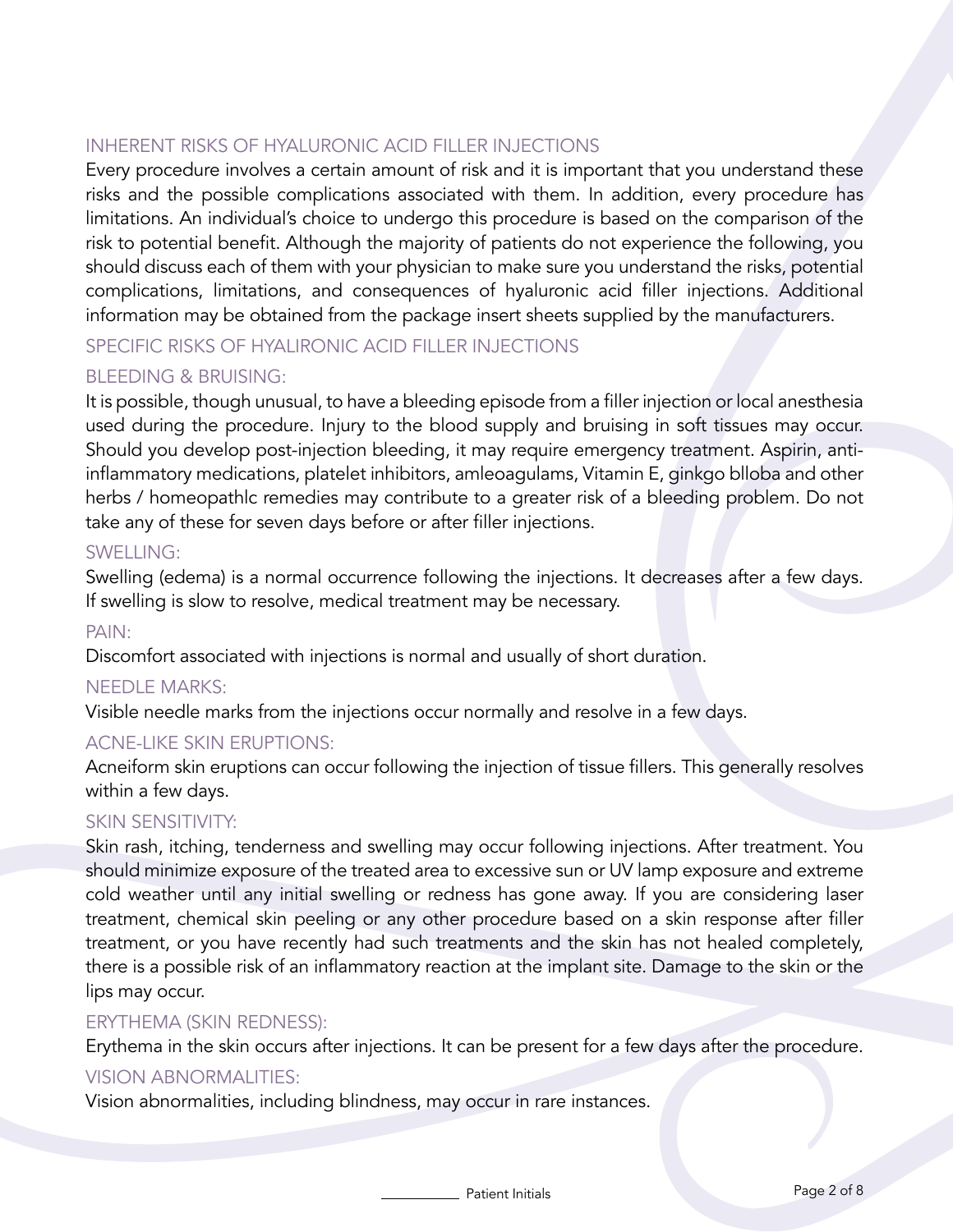## INFECTION:

Although infection following injection of tissue fillers is unusual, bacterial, fungal, and viral infections can occur. Herpes simplex virus infections around the mouth call occur following a tissue filler treatment. This applies to both individuals with a past history of herpes simplex virus infections and individuals with no known history of herpes simplex virus infections in the mouth area. If you have a history of cold sores please notify your provider. Specific medications must be prescribed and taken both prior to and following the treatment procedure in order to suppress an infection from this virus. Should any type of skin infection occur, additional treatment including antibiotics may be necessary.

#### STROKE:

In rare cases, dermal fillers can block oxygen supply to the brain, resulting in a stroke.

# UNDER / OVER CORRECTION:

The injection of soft tissue fillers to correct wrinkles and soft tissue contour deficiencies may not achieve the desired outcome. The amount of correction may be inadequate or excessive. It may not be possible to control the process of injection of tissue fillers due to factors attributable to each patient's situation. If under correction occurs, you may be advised to consider additional injections of tissue filler materials.

## ASYMMETRY:

The human face is normally asymmetrical in its appearance and anatomy. It may not be possible to achieve or maintain exact symmetry with tissue filler injection. There can be a variation from one side to the other in terms of the response to injection. This may require additional injections.

# DAMAGE TO DEEPER STRUCTURES:

Deeper structures such as nerves and blood vessels may be damaged during the course of injection. Injury to deeper structures may be temporary or permanent.

#### SKIN LUMPINESS:

Lumpiness can occur following the injection of fillers. This tends to smooth out over time. In some situations, it may be possible to feel the injected tissue filler material for long periods of time.

#### VISIBLE TISSUE FILLER MATERIAL:

It may be possible to see any type of tissue filler material that was injected in areas where the skin is thin.

#### GRANULOMAS:

Painful masses in the skin and deeper tissues after a filler injection are extremely rare. These may occur weeks or months after your injection. Should these occur, additional treatments including treatment may be necessary. Fillers should not be used in areas with active inflammation or infections (e.g. cysts, pimples, rashes or hives).

#### MIGRATION OF FILLER:

The filler substance may migrate from its original injection site and produce visible fullness in adjacent tissue or other unintended effects.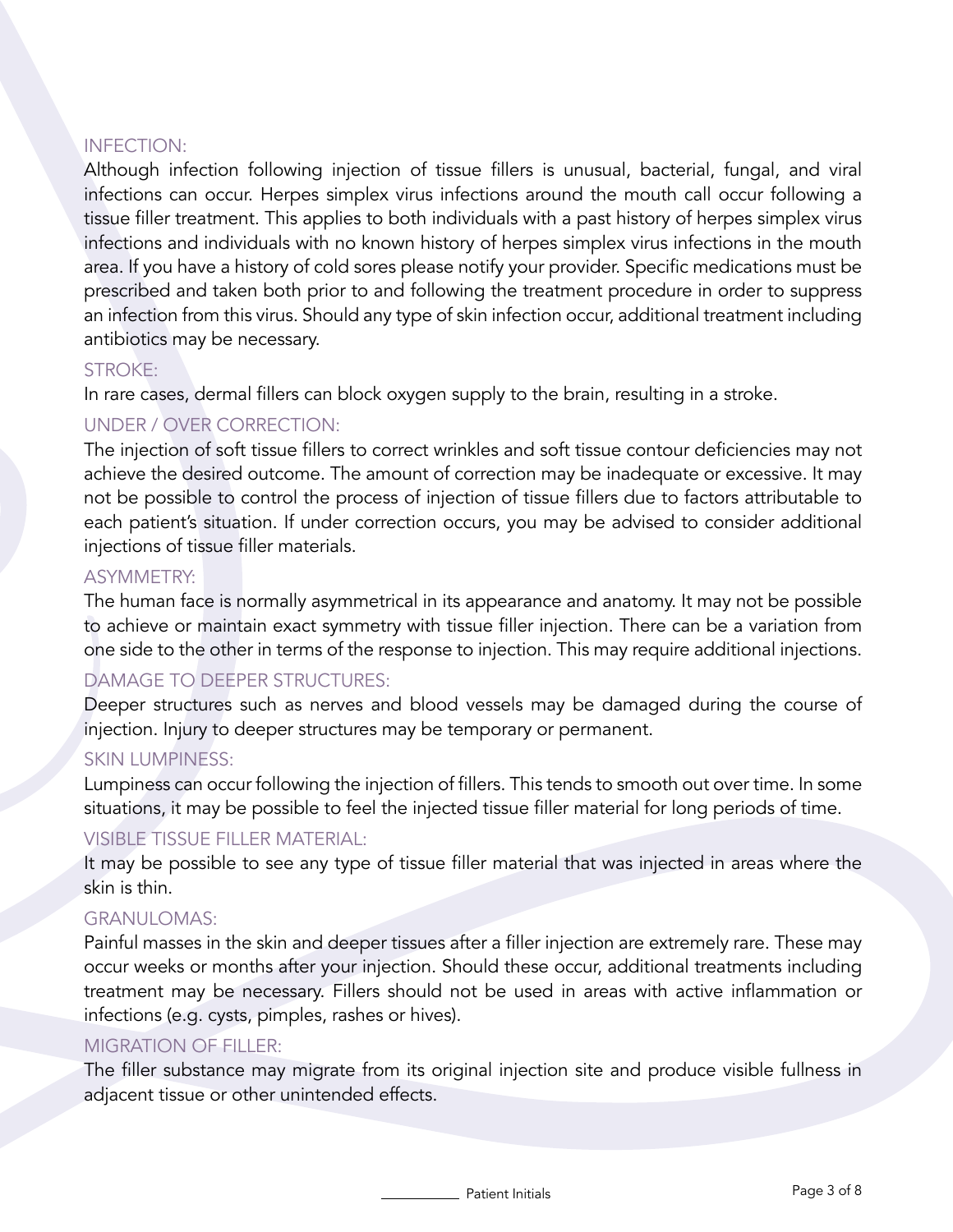## LEAKAGE OR RUPTURE OF THE FILLER MATERIAL:

In rare cases. Leakage or rapture of the filler material at the injection site or through the skin may occur, which may be caused by tissue reaction or infection.

#### SKIN NECROSIS:

It is very unusual to experience death of skin and deeper soft tissues after injections. Skin necrosis can produce unacceptable scarring. Should this complication occur, additional treatments, or treatment may be necessary.

#### OPEN OR DRAINING WOUNDS:

Rarely, the filler substance may cause an infection (biofilm formation) or possible necrosis of the area from blood-vessel occlusion, resulting in decreased blood flow to the affected area which causes poor healing.

#### ALLERGIC REACTIONS AND HYPERSENSITIVITY:

As with all biologic products, allergic and systemic anaphylactic reactions may occur. Fillers should not be used in patients with a history of multiple severe allergies, severe allergies manifested by a history of anaphylaxis, or allergies to gram-positive bacterial proteins. Severe allergic reaction is rare but may occur. Allergic reactions may require additional treatment.

#### DRUG AND LOCAL ANESTHETIC REACTIONS:

There is the possibility that a systemic reaction could occur from either the local anesthetic or epinephrine used for sensory nerve block anesthesia when tissue filler injections arc performed. This would include the possibility of light-headedness, rapid heartbeat (tachycardia), and fainting. Medical treatment of these conditions may be necessary.

#### ANTIBODIES TO FILLERS:

Presence of antibodies to hyaluronic acid tissue fillers may reduce the effectiveness of this material or produce a reaction in subsequent injections. The health significance of antibodies to hyaluronic acid tissue fillers is unknown.

#### ACCIDENTAL INTRA-ARTERIAL INJECTION:

It is extremely rare that during the course of injection, fillers could be accidentally injected into arterial structures and produce a blockage of blood flow. This may produce skin necrosis in facial structures or damage blood flow to the eye, resulting in loss of vision. The risk and consequences of accidental intravascular injection of fillers is unknown and not predictable.

#### SCARRING:

Fillers should not be used in patients with known susceptibility to keloid formation or hypcrtropbic scarring. The safety of patients has not been studied.

#### UNSATISFACTORY RESULT:

Filler injections done alone may not produce an outcome that meets your expectations for improvement in wrinkles or soft tissue depressions. There is the possibility of a poor or inadequate response from filler injection(s). Additional injections may be necessary. Surgical procedures or other treatments may be recommended along with additional treatments. Unsatisfactory results may NOT improve with each additional treatment.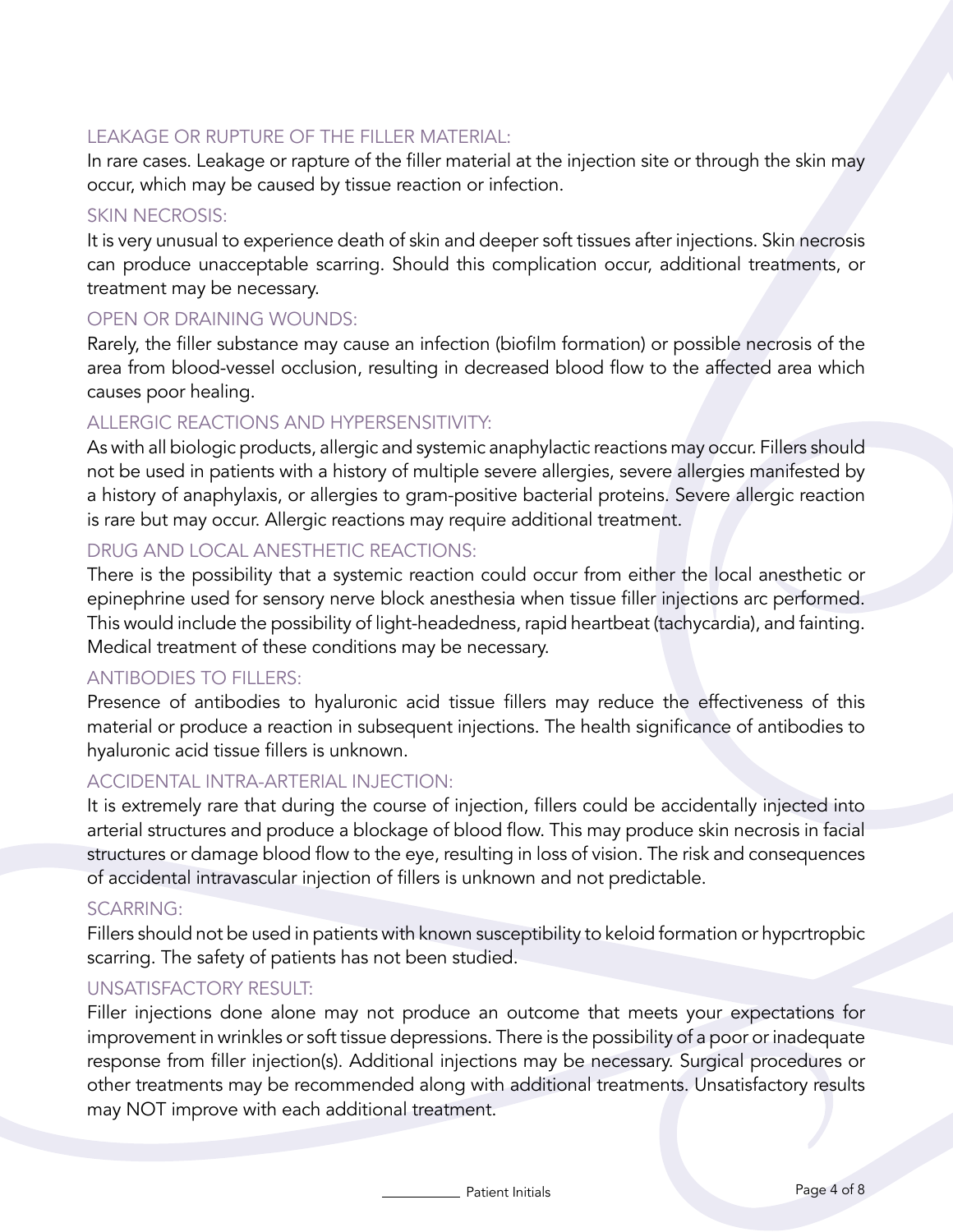#### UNKNOWN RISKS:

The long term effect of hyaluronic acid filler beyond one year is unknown. The possibility of additional risk factors or complications attributable to the use of hyaluronic acid filler as a soft tissue filler may be discovered.

#### COMBINATION OF PROCEDURES:

The safe use of tissue fillers with BOTOX® or other dermal therapies has not been evaluated in a controlled, clinical study.

#### PREGNANCY AND NURSING MOTHERS:

Animal reproduction studies have not been performed to determine if hyaluronic acid filler could produce fetal harm. It is not known if hyaluronic acid filler or its breakdown products can be excreted in human milk. It is not recommended that pregnant women or nursing mothers receive hyaluronic acid filler treatments.

#### DRUG INTERACTIONS:

It is not known if hyaluronic acid filler reacts with other drugs within the body.

## LONG - TERM EFFECTS:

Hyaluronic acid filler injections should not be considered as a permanent treatment for the correction of wrinkles and soft tissue depressions. Over time, the hyaluronic acid filler material is slowly absorbed by the body and wrinkles or soft tissue depressions will reappear. Continuing hyaluronic acid filler treatment (injections) is necessary in order to maintain the effect of hyaluronic acid filler. Subsequent alterations in face and eyelid appearance may occur as the result of aging, weight loss or gain, sun exposure, or other circumstances not related to hyaluronic acid filler injections. Future treatment or other treatments may be necessary. Hyaluronic acid filler injection does not arrest the aging process or produce permanent tightening of the skin or improvement in wrinkles.

#### ADDITIONAL TREATMENT NECESSARY:

There are many variable conditions in addition to risks and potential complications that may influence the long-term result of filler injections. Even though risks and complications occur infrequently, the risks cited are the ones that are particularly associated with hyaluronic acid filler injections. Other complications and risks can occur but are even more uncommon. Should complications occur, additional treatment or other treatments may be necessary. The practice of medicine and treatment is not an exact science. Although good results are expected, there is no guarantee or warranty expressed or implied, on the results that may be obtained.

#### GENERAL WARNINGS:

Dermal Fillers should NOT be Used if Any of the Following Apply:

- Skin is infected or inflamed. Soft tissue filler injection should be delayed until the inflammatory condition has been managed.
- Skin is prone to excessive scaring (keloids) and /or thick scarring (hypenrophic scars).
- Bleeding disorder is known.
- History of severe allergies or anaphylaxis is known.
- Allergy to collagen or eggs is known.
- Allergy to animal product is known.
- Allergy to lidocaine is known.
- Allergy to bacteria is known. <u>\_\_\_\_\_\_\_\_\_\_\_\_\_</u> Patient Initials **Page 5** of 8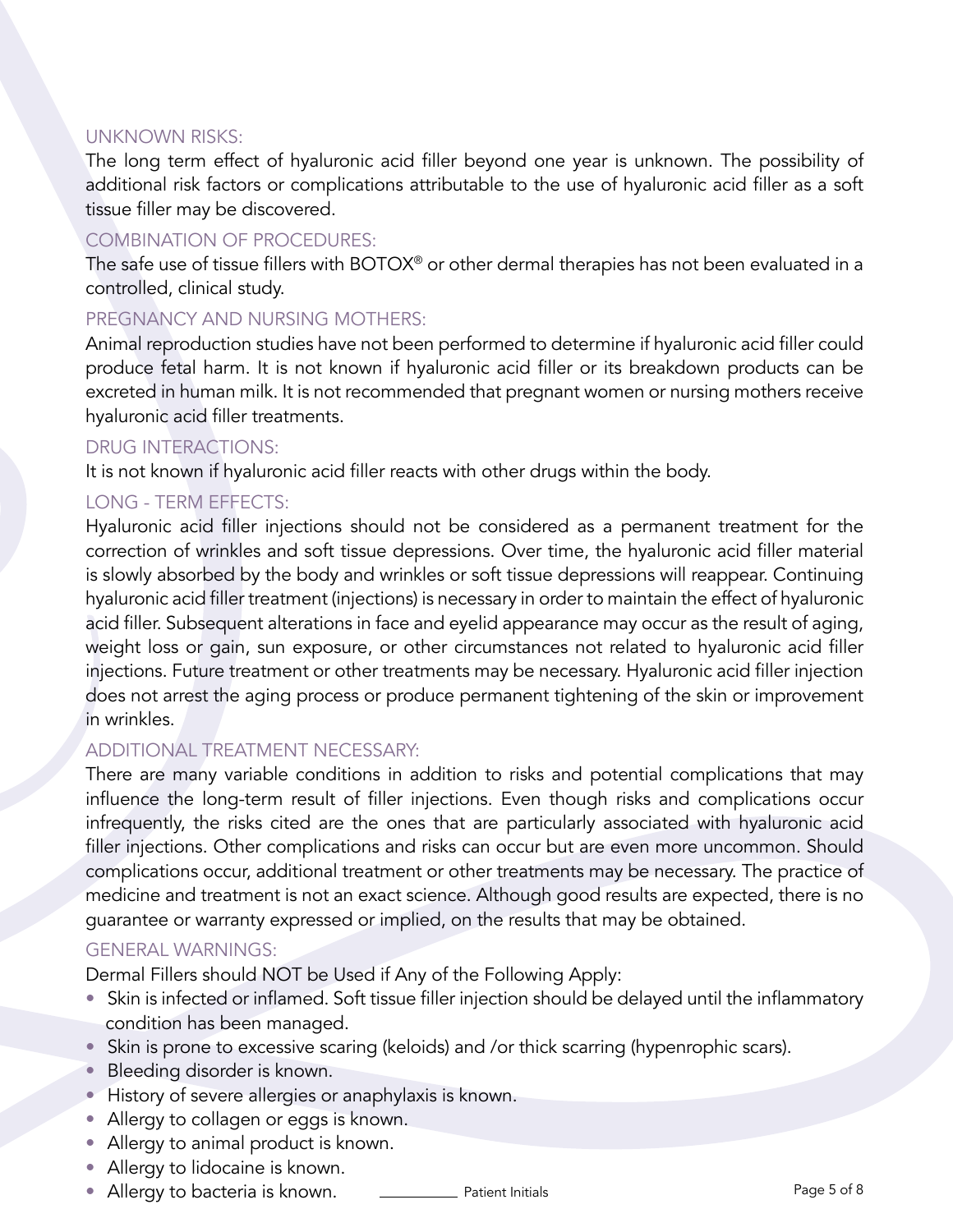Although these fillers may be removed through treatment or by injection of a medication to dissolve the hyaluronic acid filler, the same adverse events typically associated with treatment may occur. It may be difficult to remove the filler material.

The safe use of tissue fillers repeatedly over a long period of time has not been evaluated in a controlled, clinical study. The safety of these products is unknown when used during pregnancy, while breast feeding, or in patients under 18 years of age.

#### ADDITIONAL ADVISORIES

#### MEDICATIONS AND HERBAL DIETARY SUPPLEMENTS:

There are potential adverse reactions that occur as the result of taking over-the-counter, herbal, and/or prescription medications. Aspirin and medications that contain aspirin interfere with forming blood clots, and therefore may contribute to more bleeding issues. If you have a medical condition (such as heart arrhythmia, heart stent, blood vessels with blockages, or blood clots) and are taking medications to thin your blood and prevent clotting such as Plavix, Warfarin, Coumadin, Xarelto, Efficient or Pradaxa, discuss management of these medications around the time of treatment with your provider. If you have an adverse reaction, stop the drugs immediately and call your provider for further instructions. If the reaction is severe, go immediately to the nearest emergency room.

#### SUN EXPOSURE - DIRECT OR TANNING SALON:

The effects of the sun are damaging to the skin. Exposing the treated areas to sun may result in increased scarring, color changes, and poor healing. Patients who tan, either outdoors or in a salon. Should inform their provider and either delay treatment, or avoid tanning until the provider says it is safe to resume. The damaging effect of sun exposure occurs even with the use of sun block or clothing coverage.

# IMPORTANT COMMITMENTS / TRAVEL PLANS:

Any treatment holds the risk or complications that may delay healing and your return to normal life. Please let the provider know of any travel plans, important commitments already scheduled or planned, or time demands that are important to you, so that appropriate timing of treatment can occur. There are no guarantees that you will be able 10 resume all activities in the desired time frame.

#### FEMALE PATIENT INFORMATION:

It is important to inform your provider if you use birth control pills, estrogen replacement, or if you suspect you may be pregnant

## MENTAL HEALTH DISORDERS AND ELECTIVE TREATMENT:

It is important that all patients seeking to undergo elective treatment have realistic expectations that focus on improvement rather than perfection. Complications or less than satisfactory results are sometimes unavoidable, may require additional treatment and often are stressful. Please openly discuss with your provider, prior to treatment, any history that you may have of significant emotional depression or menial heath disorders. Although many individuals may benefit psychologically from the results of elective treatment, effects on mental health cannot be accurately predicted.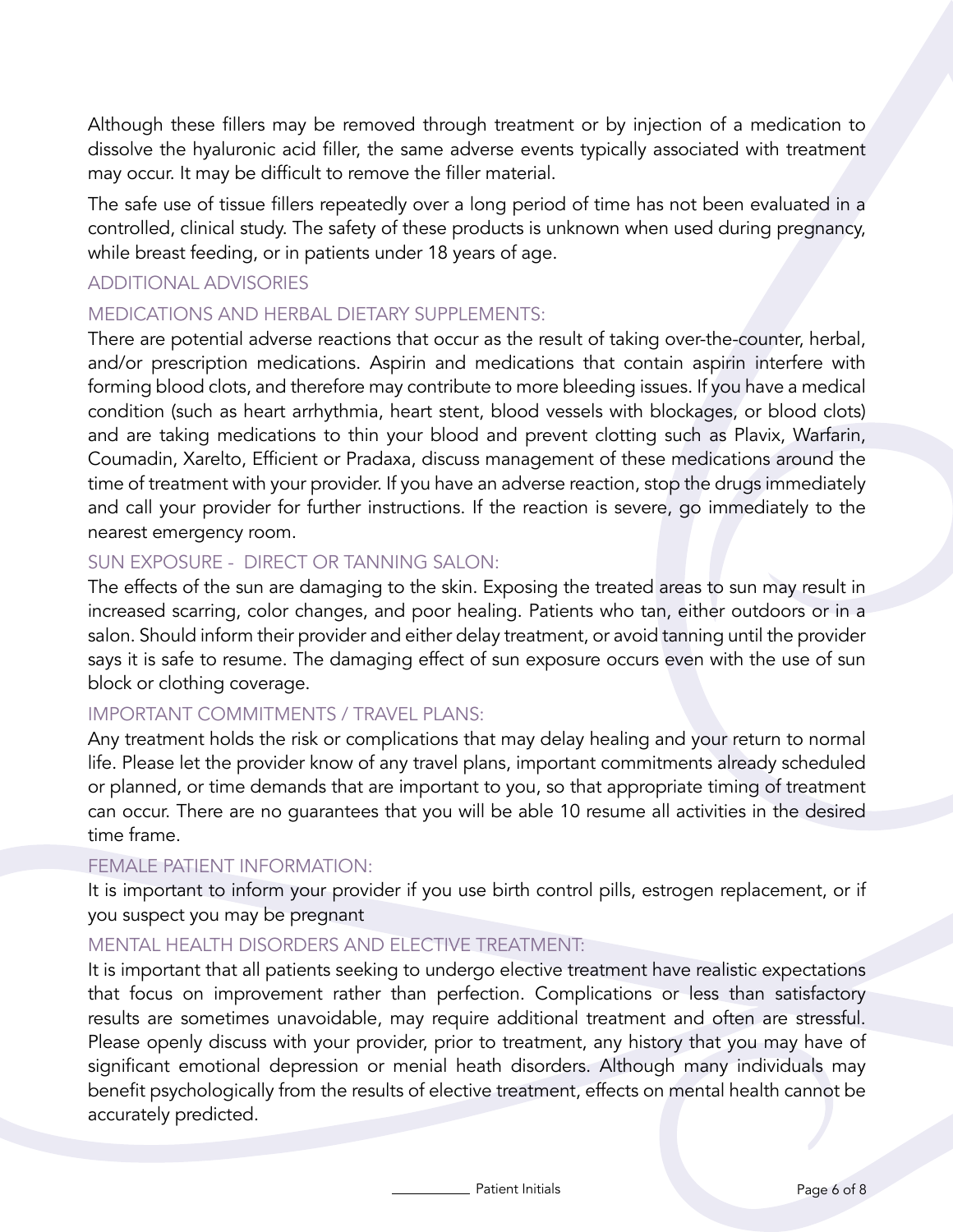## OFF - LABEL FDA ISSUES:

There are many devices, medications and injectable fillers and botulinum toxins that are approved for specific use by the FDA, but this proposed use is "Off-Label", that is not specifically approved by the FDA. It is important that you understand this proposed use is not experimental and your provider believes it to be safe and effective.

## PATIENT COMPLIANCE:

Follow all physician instructions carefully; this is essential for the success of your outcome. Personal and vocational activity needs to be restricted.

#### DISCLAIMER:

lnformed-consent documents are used to communicate information about the proposed treatment of a disease or condition along with disclosure of risks and alternative forms of treatment(s), including a decision not to proceed with treatment. This document is based on a thorough evaluation of scientific literature and relevant clinical practices to describe a range of generally acceptable risks and alternative forms or management of a particular disease or condition. The informed-consent process attempts to define principles of risk disclosure that should generally meet the needs of most patients in most circumstances.

However, informed-consent documents should not be considered all-inclusive in defining other methods of care and risks encountered. Your provider may provide you with additional or different information which is based on all the facts in your particular case and the current state of medical knowledge

lnformed-consent documents are not intended to define or serve as the standard of medical care. Standards of medical care are determined on the basis of all of the facts involved in an individual case and are subject to change as scientific knowledge and technology advance and as practice patterns evolve.

# AUTHORIZATION (S):

| (Patient Initials) | acknowledge that I have been informed about the Off-Label FDA Status of<br>JUVÉDERM <sup>®</sup> Voluma XC and I understand it is not experimental and accept its use.                            |
|--------------------|---------------------------------------------------------------------------------------------------------------------------------------------------------------------------------------------------|
| (Patient Initials) | For women: I confirm that I am not pregnant or breastfeeding and do not intend to<br>become pregnant anytime during the course of treatment.                                                      |
| (Patient Initials) | Before and after treatment instructions have been discussed with me. The<br>procedure, potential benefits and risks, and alternative treatment options have<br>been explained to my satisfaction. |
| (Patient Initials) | I understand that the procedure is purely elective, that the results may vary with<br>each individual and multiple treatments may be necessary.                                                   |
| (Patient Initials) | I have read and understand all information presented to me before consenting to<br>treatment.                                                                                                     |
| (Patient Initials) | I have had all my questions answered. I freely consent to the proposed treatment.                                                                                                                 |

Patient Initials **Page 7 of 8**